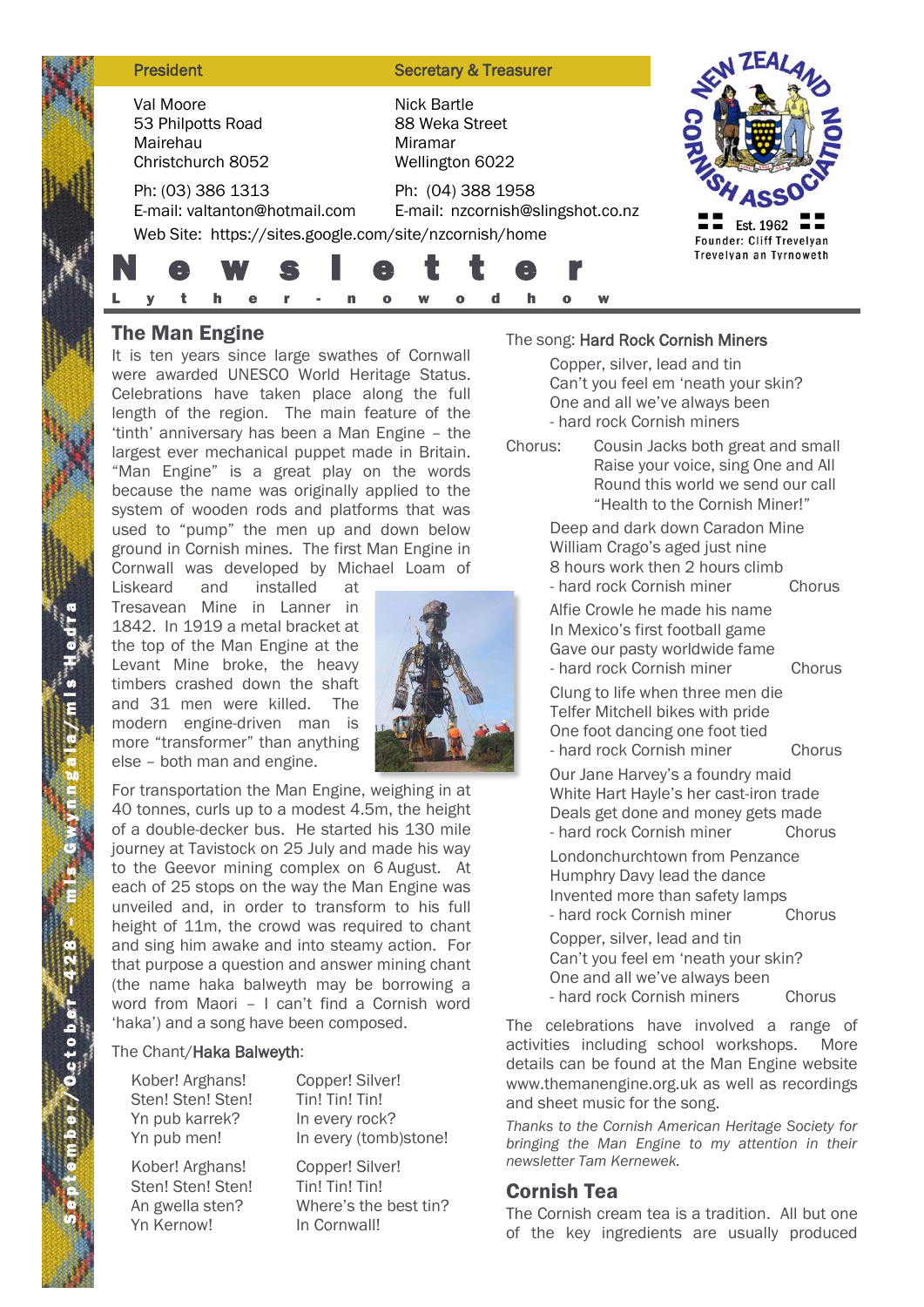locally. Fresh fruit is available to make the jam (usually strawberry but I feel that wild blackberry is actually better). Any self-respecting baker can rustle up a batch of scones or, to be more authentic, Cornish splits. The crowning glory –

clotted cream – is, of course, one of Cornwall's signature products. The tea to drink however, is generally a blend of Assam, Ceylon and Kenya teas, but that is no longer necessarily so. Tea has been commercially grown in Cornwall since 2005 by the Tregothnan Estate.



Tregothnan garden director

The estate is owned by the family of Lord Falmouth, one of the oldest aristocratic families in Cornwall. His ancestors travelled far and wide with the British Empire and collected all sorts of exotic plants for the gardens back home. Tregothnan claims to have been the first place to grow ornamental Camellia outdoors 200 years ago and the tea plant, Camellia sinensis, is of the same genus.

Cornwall primarily succeeds as a tea-growing location because it rarely has frosts. The hillsides that Tregothnan lies on are about as perfect as it gets, particularly in the walled garden of the estate on the banks of the Fal River. Sheltered from the Atlantic by the Lizard it has all the benefits of Cornwall's microclimate without being battered by winter storms or salty water, which is disastrous for tea. It is warm, the soil is acidic and, importantly, there is lots of rain. Cornwall is compared to the growing conditions in Darjeeling which is higher above sea level and consequently has cooler temperatures. The commercial plantations are spread across Cornwall south of Truro and occupy around 100 acres with plans to expand by half again.

The tea plants are propagated by cuttings and once established take 5 years to reach maturity. After that tea can be harvested almost all year round by pinching off the bud and two tender leaves on the growing shoot. The leaves are then laid on bamboo racks to allow gentle withering. Rolling then takes place for black tea. This can literally mean rolling the leaves between two surfaces, traditionally by hand. The more intense the rolling, the stronger the resulting flavour. The next step is oxidation. This involves spreading the rolled leaves on a flat surface and keeping them at a controlled temperature. As the natural liquids in the cells interact, the colour changes from green to brown. The final stage is to dry the leaves to 2% moisture. Green tea varies from the above in that oxidation is replaced by steaming, retaining the natural green colour. Just 36 hours after plucking the tea is ready for drinking.

Tregothnan's current harvest is around 10 tons a

2 N

year making it a very small producer by international standards (3 million tons are grown worldwide) and its products are in the 'exclusive' category. Originally available only through Fortnum & Mason in London (where it continues to be sold at £180 for 125g) Tregothnan tea is now sold by Waitrose supermarkets at £4.00 for 10 tea bags of 2g each. There is a small range of tea styles, some blended with imported products, but the single estate tea is refined and taken black – maybe an acquired taste.

Not only has Tregothnan taken tea (Britain's favourite hot drink) from the Chinese and made it truly British but the estate has also developed a range of products based on manuka. They sell manuka honey and manuka chips for smoking and barbecuing. Is nothing sacred?

*This article and the next were based on newspaper cuttings forwarded by Judith Hellyar, Taranaki.*

### Gwithewgh Kernow Kowal!

Keep Kernow Whole!

The number of seats in the UK parliament is being reduced from 650 to 600. And the Boundary Commission has recommended a cross-border "Devonwall" constituency for the next general election in 2020.

Gorsedh Kernow calls this "political vandalism" and claims it threatens to destroy the territorial integrity of Cornwall and its border that has been in place for a thousand years. It is a denial of Cornwall's distinctive history and cultural identity and blatantly ignores the U.K. Government's recognition of the Cornish under the 2014 Framework Convention for National Minorities.

The maximum and minimum sizes of electorates for each constituency are specified in law. The electorate of Cornwall and the Isles of Scilly qualifies for 5.3 seats i.e. is too small for 6 MPs and fractionally too large for 5. The legislation allows for special cases (Orkney & Shetland, the Western Isles, and two seats for the Isle of Wight), but Cornwall is not deemed to be a special case.

Gorsedh Kernow is trying to build a massive campaign to pressure central government and Members of Parliament to modify the legislation to ensure that Cornish constituencies remain whole and lie entirely within the boundaries of Cornwall and the Isles of Scilly.

Gorsedh Kernow urges everyone who cares for Cornwall, both Cornish born and Cornish of heart to write, in their own words, to Chris Skidmore MP, Cabinet Minister responsible for the Act, asking for an amendment to the legislation allowing Cornwall to be recognised as a special case.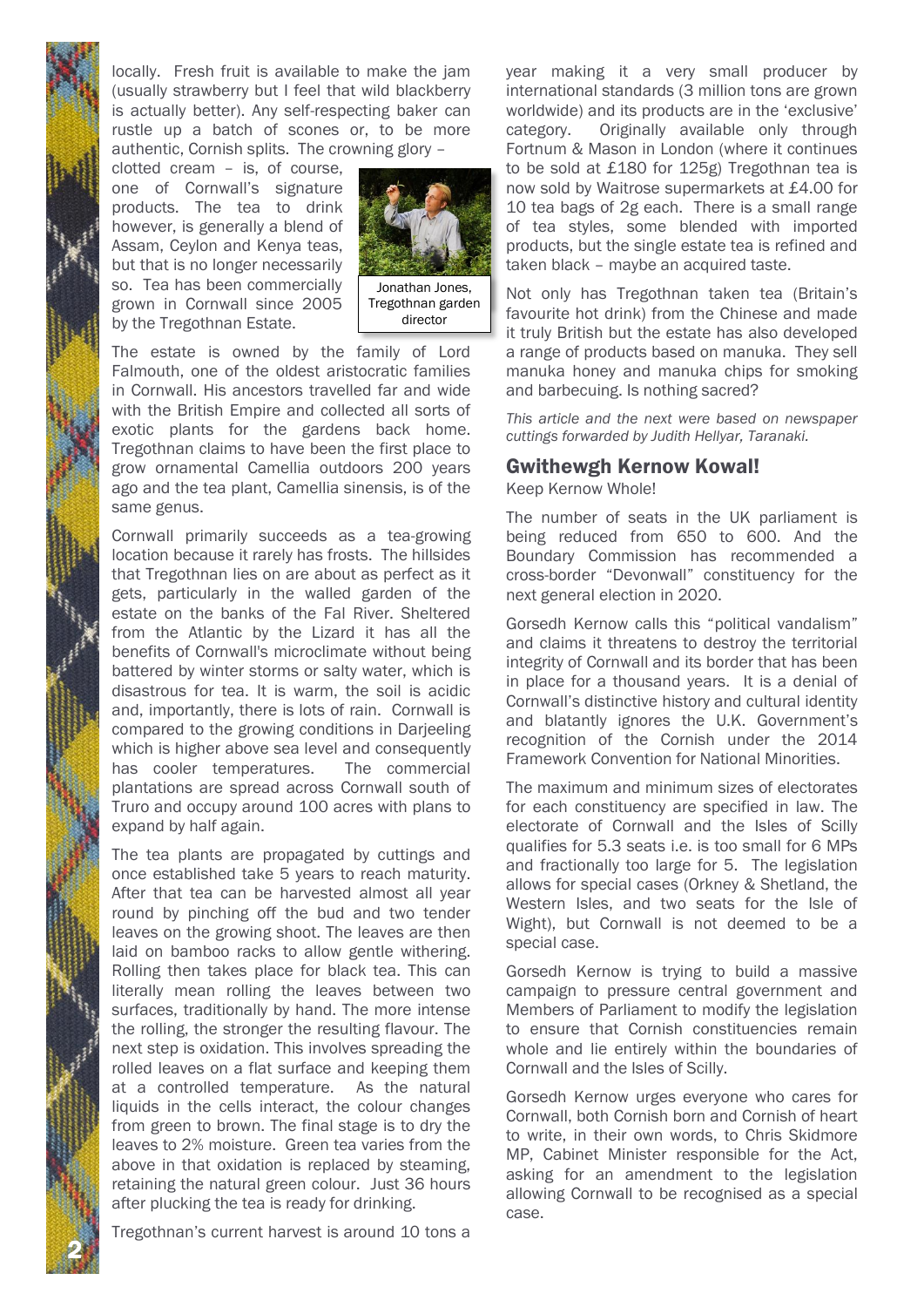Chris Skidmore MP, Minister for the Constitution, Cabinet Office, Whitehall, London, SW1A 2AS chris.skidmore.mp@parliament.uk

#### The birds

What visit to the seaside - especially a quaint Cornish fishing village – would be complete without the raucous cry of the seagull? Even in Wellington, the screeches overhead can bring a home-sick lump to the throat.

However, reminiscent of Alfred Hitchcock's horror film "The Birds" (which was based on a Cornish short story written by Daphne du Maurier) gulls often get too close to humans during their attempts to steal food. Accused of "attacking", the birds are only doing what they have been encouraged to do by tourists who are amused by their antics. It can drive other tourists away because they can't sit in the sun and quietly eat their pasty or fish and chips. In an attempt to fight back, many Cornish towns put up signs to discourage feeding the birds (Mary Poppins would

be horrified!). These signs have reached the stage of being iconic in their own right. This postcard currently decorates the side of my fridge as a memento of a visit to Looe.



In a recent case, reported by The Daily Telegraph in the UK, a teenage girl was eating an ice cream on Smeaton's Pier in St. Ives when a gull swooped in from above to grab a share of the delicacy. The girl's surprised reaction made her fall off the pier onto the beach 5 metres below. A passing lifeguard raised the alarm which triggered a full-blown rescue including a helicopter landing on the beach to air-lift the girl to the Royal Cornwall Hospital at Treliske.

Rogue gulls do not stop at terrorising tourists. Birds have been seen to kill pets including a terrier in Newquay and a tortoise in Liskeard

### The Royal Albert Bridge

3 N

In the 1830s when plans were being drawn up to join Cornwall to the rest of the world by railway, there were two competing schemes. The proposal put forward by the London and Southwestern Railway took an inland route from Exeter around Dartmoor and crossed into Cornwall near Launceston. The other was proposed by the Cornwall Railway and was backed by the Great Western Railway. It had a more commercial objective and aimed to serve the busy naval towns of Devonport and Plymouth as well as the industrial centre of St Austell. However, its

coastal route would pose more engineering problems that would be expensive to solve; not least of which was crossing the River Tamar. Early ideas of carrying trains across the river by ferry were dropped when Isambard Kingdom Brunel, the son of a French engineer, came on the scene.

A series of designs were submitted to the Admiralty which had the final say on structures crossing waterways. Its main criterion was that there had to be a minimum headroom of 100 feet above high water mark in order to allow the Navy's tall ships to ply the river unimpeded. Brunel's first intention of a dual track wooden bridge was rejected as were other designs until he developed a unique solution. His single line metal bridge had only one pier in the busy shipping lane and was of a bowstring design, a variation of a suspension bridge. On each side of the central pier would be a huge parabolic tube with heavy chains (with 20 ft links) hanging below it to which the viaduct would be attached. The upward sweep of each huge tube would exactly mirror the suspended curve of the chains. The bridge was to be built at the narrowest part of the river in the area which was still 1,100 ft wide. To have the necessary height there were 19 more piers on land and the bridge was to be almost twice the width of the river.

The actual construction of the bridge was ingenious. An iron cylinder 37 feet in diameter and 90 feet tall was floated to the centre of the river, tipped on end and planted on the river bed. When the water was pumped out of the tube, men could then work inside to excavate the foundation of the central pier. They were required to go down to bedrock 80 feet below mean sea level. A solid masonry pier was then built inside. Work started on the Cornish side of the river. When most of the piers there were completed and the conventional girders in place, the first of the two main trusses, which had been made in a purpose-built erecting yard on the Devon side of the river, was floated into place. Brunel created a spectacle and added theatre and suspense by requiring absolute silence of the crowd (estimated at 20,000) that had gathered to witness the historic event. Brunel stood on a platform high in the centre of the truss as it was slowly manoeuvred into place to coincide with high tide. Conditions were favourable, everything went smoothly and the truss was positioned so that it could be jacked up in 3 ft stages as the piers were built up underneath it.